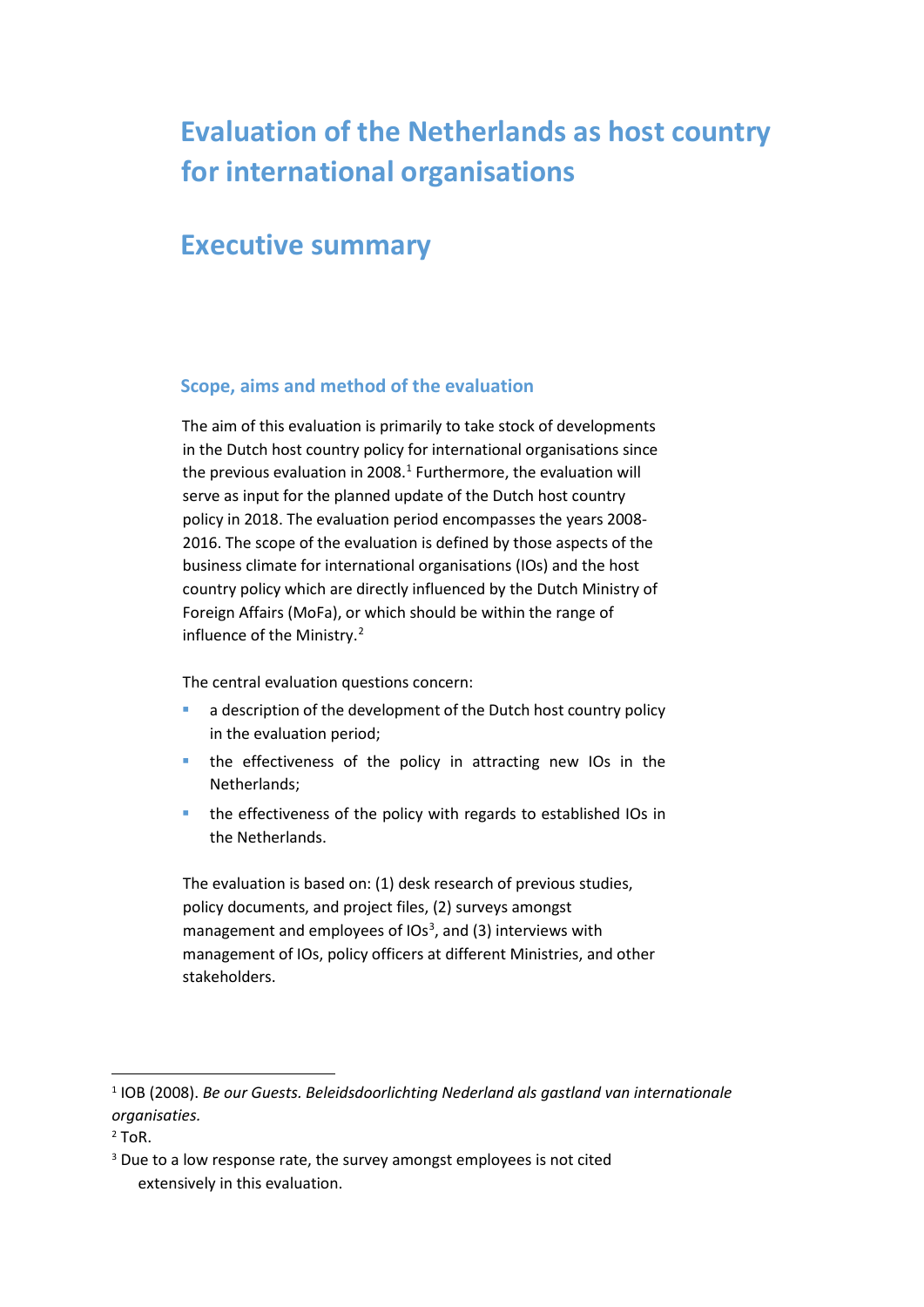### **International organisations in the Netherlands**

Historically, the Netherlands has long been the host country for international organisations operating in the area of peace and justice. Examples are the Permanent Court of Arbitration (since 1899), the International Court of Justice (since 1945) and The Hague Conference on Private International Law (since 1893). More recently, the Netherlands has also attracted IOs in other areas, such as the European Patent Office (since 1973) and Eurocontrol (since 1963). From 1988 onward the Netherlands has actively profiled itself as a host country for international organisations in the area of peace and justice. Since then the number of IOs in the Netherlands has increased steadily. In 1988, there were 13 IOs in the Netherlands. In 2017, this had grown to 41. A large number of these operate in the area of peace, justice and security. These IOs mainly congregate in and around The Hague. However, there are also IOs operating in other areas, the EMA being the most recent example.

# **The Dutch host country policy for IOs**

The Dutch host country policy serves a number of policy goals. In the first place the policy is seen as an important instrument to further the development of peace and the international rule of law, as is enshrined in article 90 of the Dutch constitution. This is reflected in the large share of IOs in the Netherlands which operate in this area (especially in and around The Hague). Secondly the settlement of IOs in the Netherlands is expected to provide a positive stimulus to the local economy, directly through additional jobs, and indirectly through additional spending of IOs and their employees in the local economy. Furthermore, the presence of IOs is expected to attract NGOs and knowledge institutions working in the same area as the IOs. Finally the presence of IOs in innovative sectors (e.g. space, medicine) is expected to increase technological innovation in the Netherlands.

The host country policy encompasses both attracting new IOs as well as policy aimed at IOs already in the Netherlands. The main focus of the host country policy moves between a larger focus on attracting new IOs, and providing a good business climate for existing IOs (the policy is characterised as hospitable and generous). Currently there is recognition of the fact that good business climate for IOs is important in attracting new IOs as well.

The host country policy is not the sole responsibility of MoFa. Properly carrying out the host country agreements (and other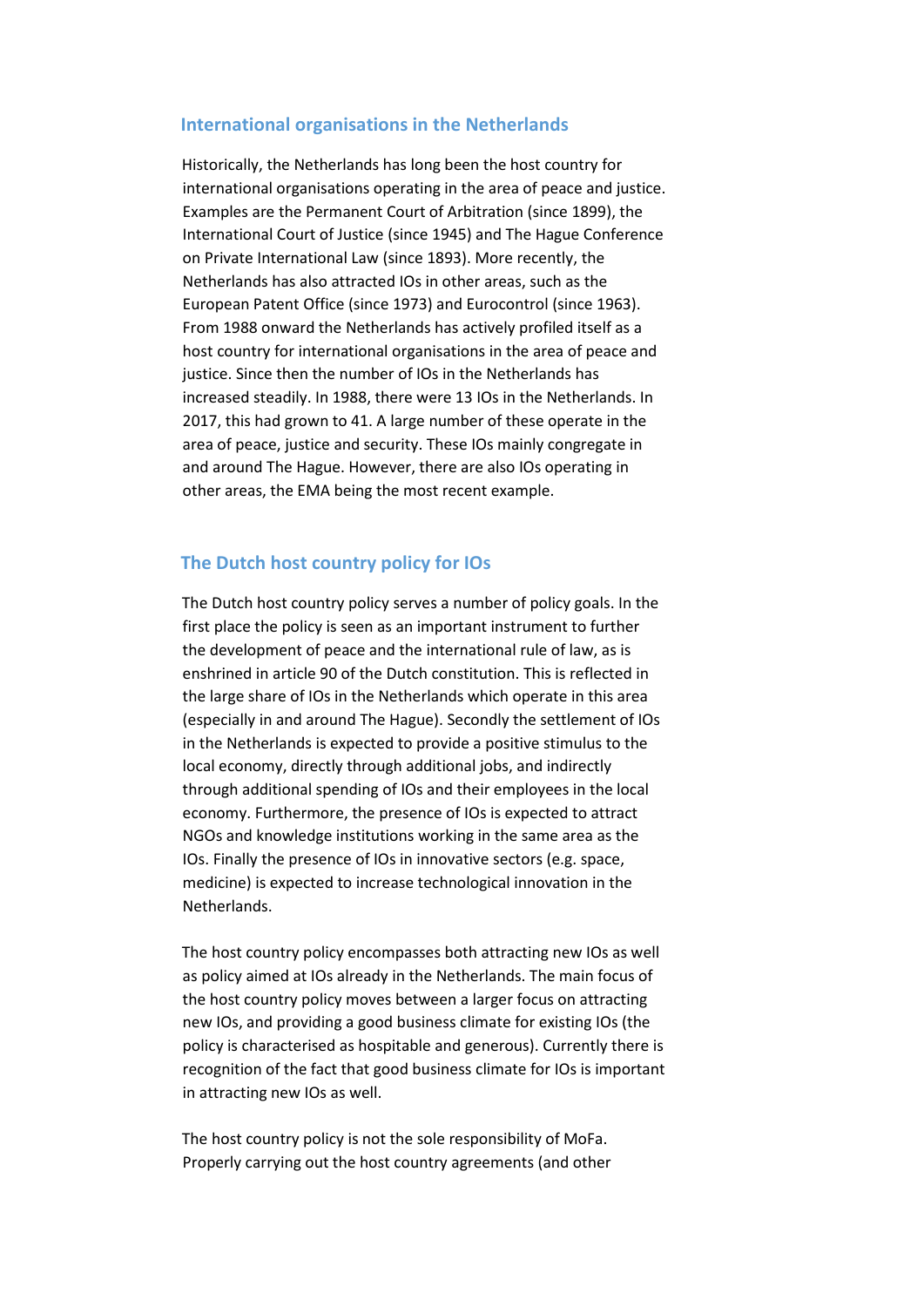agreements) between the IO and the Dutch government involves a large range of government actors. For instance the Ministry of Finance has responsibilities in carrying agreements in the area of tax exemptions, the Ministry of Justice and safety works together with international courts in the area of prisoner transport, incarceration and the protection of witnesses and officials. MoFa is the official point of contact for IOs and has a coordinating role.

One of the main findings of this evaluation is that the degree to which the host country policy is institutionally embedded within the Dutch government is limited. There are taskforces, such as the RIO (since 2016) and thematic interdepartmental meetings, which on the whole function properly. But there is no institutionalised mechanism for interdepartmental policy discussions at the senior level. Previous regular meeting between the Secretary Generals of the Ministries involved have stalled. A lot of the interdepartmental discussions and consultation is also done on an ad hoc basis. This has led to differentiation between the policy priorities of the different Ministries involved in the host country policy. The policy is also not financed centrally. In particular decisions about costs for attracting new IOs and housing costs lie with the Ministries involved, without talking into account the wider national benefits of the presence of IOs in the Netherlands.

# **Attracting new IOs to the Netherlands**

In the evaluation period, ten new IOs were settled in the Netherlands. In the same period there were three unsuccessful bids. Most new IOs in the Netherlands were either focused on peace and security, or one of the focus-sectors in the Dutch innovation policy ('topsectorenbeleid'). Two of the newly settled IOs worked in area's strongly related to IOs which were already present in the Netherlands. This is in line with the policy priorities as set out in 2013.

In the evaluation period, activities regarding attracting new IOs were often ad hoc and reactive. Often IOs themselves were already interested in the Netherlands as a host country. The choice to start a campaign to attract a new IO was usually made by the Ministry in the area in which the IO operates. Since 2016 the interdepartmental taskforce for international organisations (RIO) has made possible a more structured discussion about priorities, costs and policies. However, there is no clear framework for deciding whether or not to spend resources attracting a new IO. The following factors are used (implicitly or explicitly) in the decision to set up a bid for a new IO: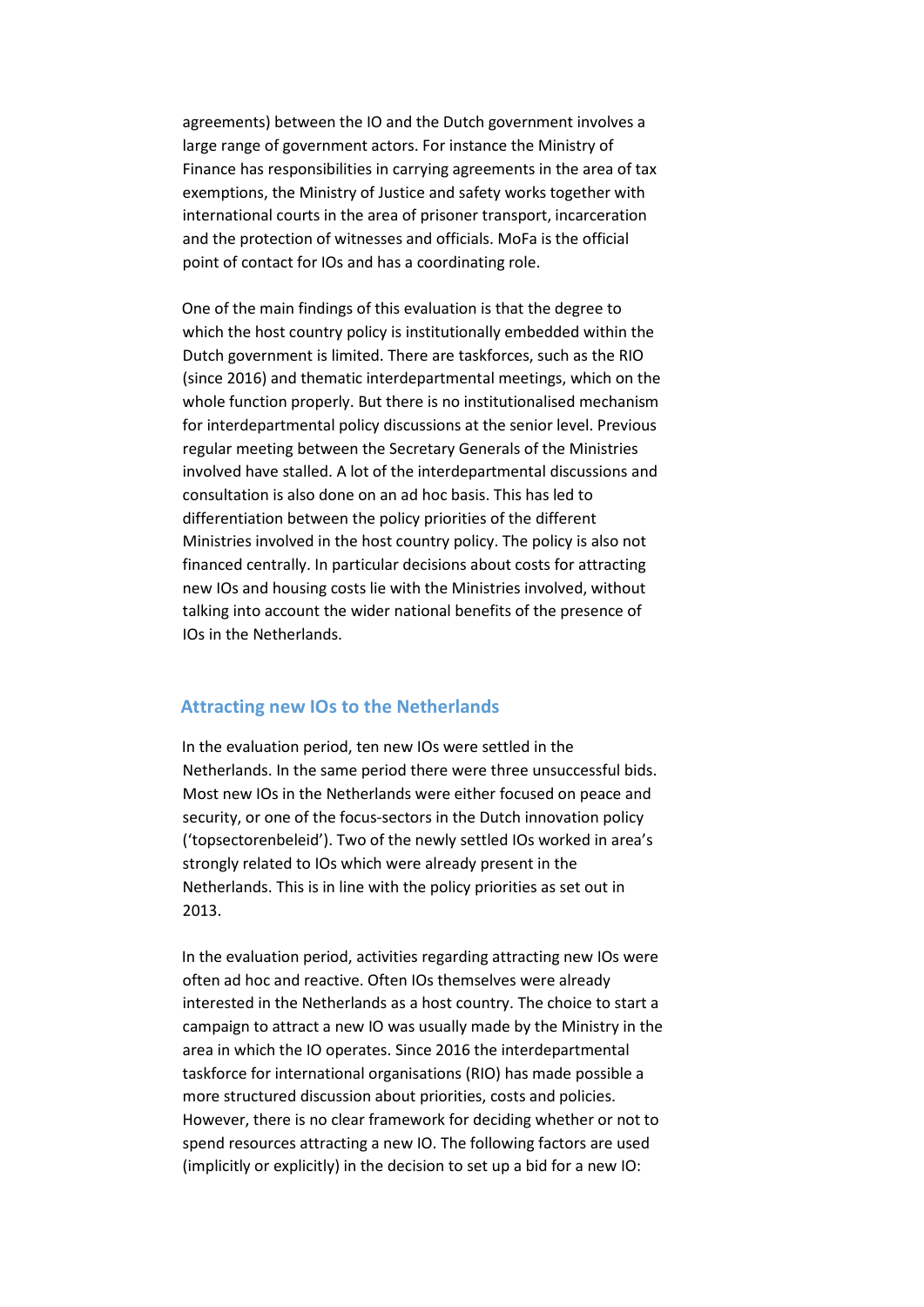- **fi** focus on IOs in the area of peace, justice and safety;
- **Expansion of IOs already present in the** Netherlands;
- **n** match with Dutch policy priorities (such as innovation policy);
- costs and expected benefits.

The lead in the bidding process lies with the Ministry closest to the work field of the IO. The moment at which MoFa is involved in a bid differs from case-to-case. A successful bid requires a fast response time and sufficient expertise in the bid team. Apart from the formal bid lobbying behind the scenes is often important as well. This part has in the past been neglected, but in the recent bid for the EMA there was a consorted lobbying effort. The ambassador for International Organisations (AMIO) has a clear coordinating role for attracting new IOs.

Overall, it is difficult to assess the effectiveness of Dutch policy in attracting new IOs. There is little information available about missed opportunities, and the information regarding campaigns to attract IOs are spread out across different Ministries.

# **Business climate for international organisations**

The goal of the host country policy aimed at the business climate for IOs has not changed. The Netherlands aims to be a hospitable and generous host country. However, this goal has never been operationalised. The business climate for IOs concerns the degree to which the Netherlands is an attractive destination for IOs and their employees. This depends on large number of factors, many of which lie outside of the field of influence of MoFa (for instance, living costs, infrastructure, education, or even the weather). This evaluation focusses on those factors which lie within the field of influence of MoFa (both directly and through its position as coordinating ministry). This means the compliance with host country agreements and other agreements with the IOs, the registration of employees and their families (as well as handing out ID-cards), communication regarding relevant policy changes, housing, safety and security measures and carrying out the privileges and immunities enjoyed by employees of IOs. Even though MoFa has a coordinating role, it does not have any additional powers to carry out its role.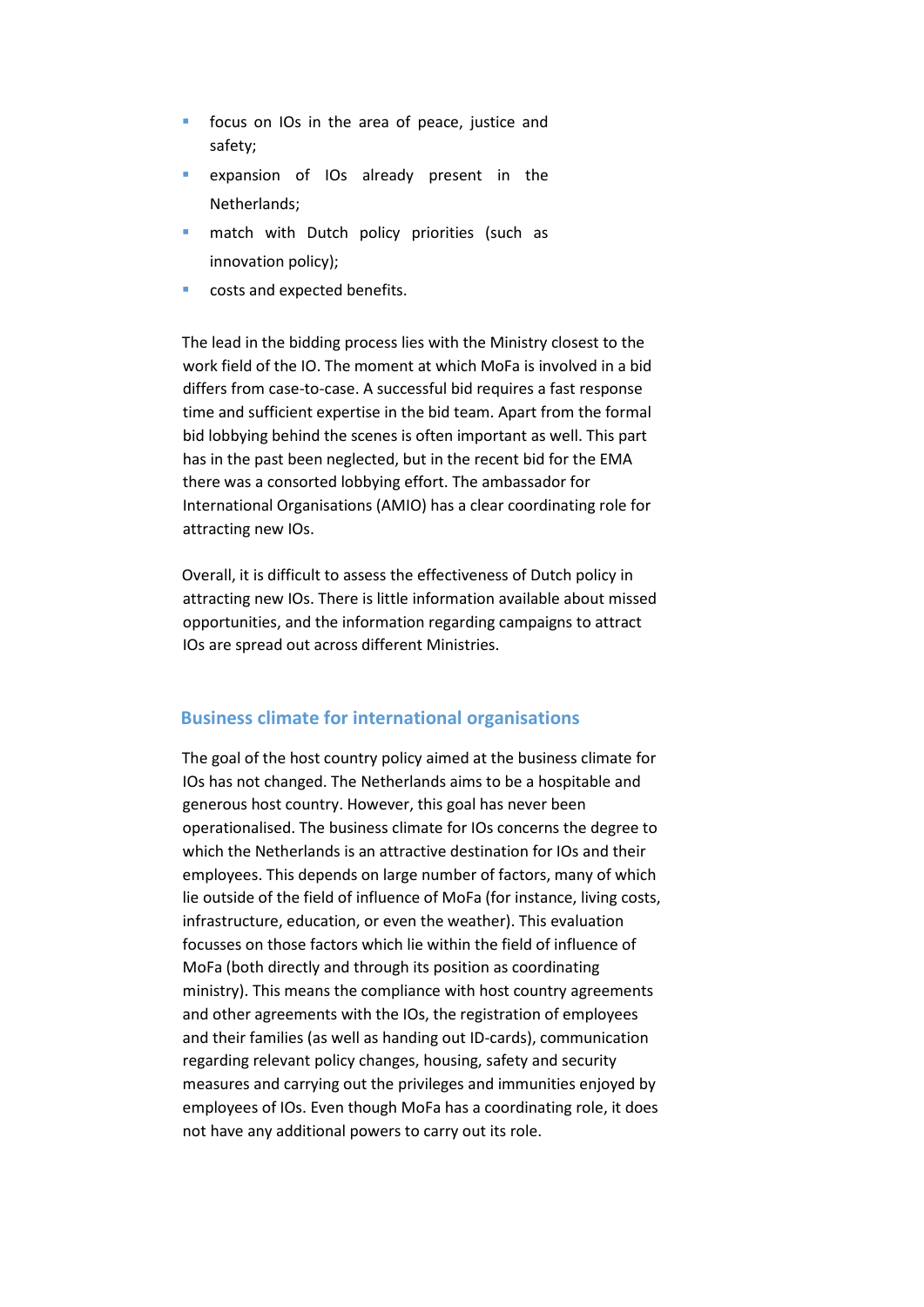In general, the management survey shows that most IOs are satisfied with their presence in the Netherlands. Factors such as living standards, housing arrangements, ease of attracting skilled personnel, and the concentration of multiple IOs in the Hague play a role in the high satisfaction of IOs in the Netherlands. Over 70% of respondents in the management survey is also pleased with services provided by the Dutch government.

A majority of respondents in the management summary (11/17) indicate that they are generally satisfied with their housing arrangements. Interviews have shown, however, that IOs regarded the Dutch government's decision making process on housing issues as slow. This is mainly due to the ad hoc nature of the distribution of costs across Ministries in housing (new) IOs. In multiple interviews a government-wide housing fund for IOs was suggested to reduce time spent on internal negotiations.

IOs are predominantly satisfied with their host country agreements, though differences in the interpretation of the agreements do arise between the IO and the Dutch government. This was noted in the last evaluation and not much has changed during the period covered in this evaluation. Fundamental differences of interpretation regarding the host country agreements are not easily resolved, both when occurring interdepartmentally or between an IO and a department.

With regards to privileges and immunities there is interdepartmental discussion about the level of privileges that should be provided to IOs between the Ministry of Finance and MoFa. This has on occasion led to strained relations with IOs. 65% of respondents in the management survey is pleased with the way MoFa handles complaints, indicating that there remains room for improvement in this area.

A contributing factor in this is the fact that regarding the concept of 'good' host country policy, ambiguity remains. Questions such as 'How do we balance what an IO might demand and what the Netherlands can and is willing to offer?' and 'How does this change over time (due to factors such as budget and IO specific circumstances)?' remain unanswered or under discussion. Ambiguity and following discussions can lead to delays and strained relationships with IOs, effecting their level of satisfaction with the Netherlands as a host country. Careful, well considered and internally aligned communication is of great importance in preventing situations like these from occurring.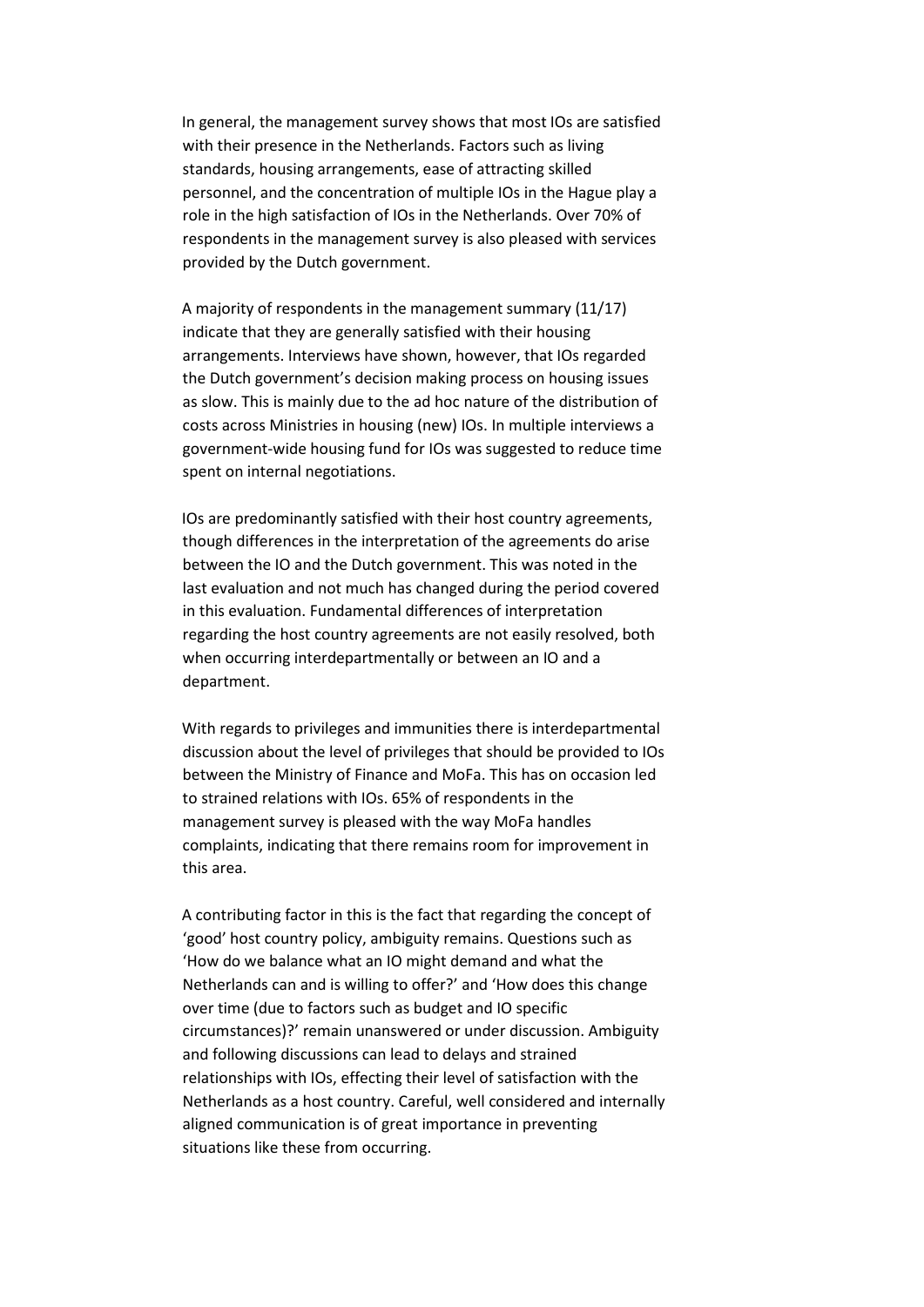Due to the limited capacity at DPG, the department is more reactive than it would like. Interviews with IOs confirm that a more proactive approach, for example organising informal, introductory and informative meetings, would be appreciated. The DPG members of staff signal approaching risks due to the reduction of their workforce, namely regarding Probas, despite the ongoing process of automation. This regards the security of data for example, and the timely production of management reports.

Recently an e-portal was created in Probas in which the IOs can now register their own (new) members of staff. Despite a number of bugs in the early days of the portal, it is much appreciated by IOs. MoFa employees working with Probas still check the registered staff members and their status against the policy framework of their host country agreement. Though this does not cause problems in the majority of cases, it remains important to specify the legal reasons behind decisions made, as misunderstandings and lack of communication have led to the idea that IO employee statuses are allocated arbitrarily in the past.

# **Recommendations**

#### **General recommendations**

- 1. Carry out earlier recommendations regarding strategy and policy which have been promised in previous policy papers, including formulating a common strategic vision and a central budget for carrying out host country policies.
- 2. A balanced interdepartmental institutional structure is necessary to carry out the host country policy, which is embedded properly within the government. To achieve this, the RIO taskforce should be coupled with a regular working group at the senior strategic and political level.
- 3. The Dutch host country policy would benefit from better monitoring. A first step would be to keep track centrally of the means (money and people) which are invested in the host country policy, by MoFa, as well as other Ministries and municipalities. Furthermore carrying out the policy would be made easier by keeping a central database on contact persons at IOs and ministries. A central logbook per IO could be used to monitor interactions with the IOs. A complaints register could be used to monitor the speed of replies for different types if complaints.
- 4. MoFa exercises it's coordinating role in Dutch host country policy without additional powers to do so. Holding the presidency of an